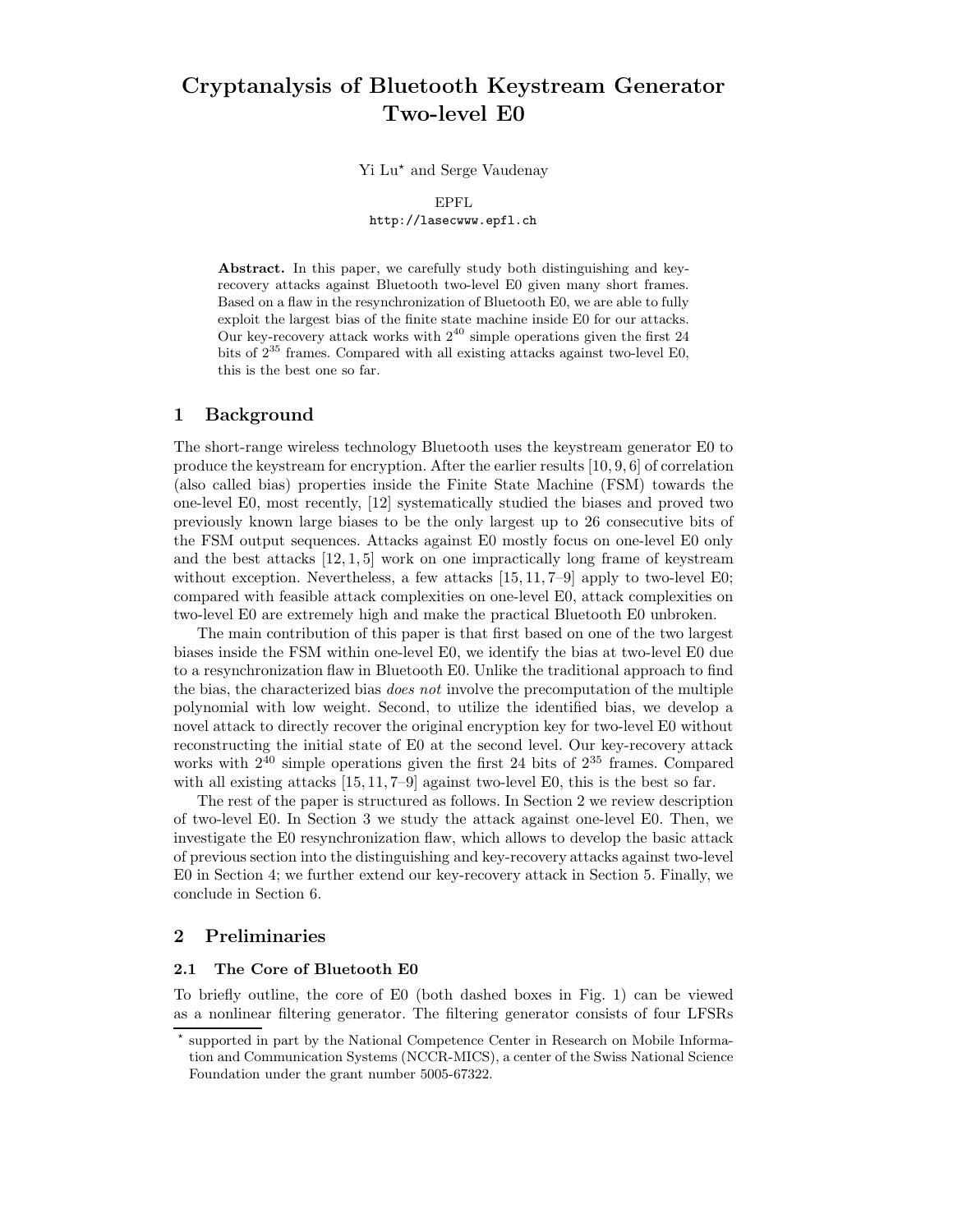

Fig. 1. Diagram of two-level E0 keystream generation

 $(R_1, \ldots, R_4)$  which are equivalent to a single L-bit LFSR with connection polynomial<sup>1</sup>  $p(x)$  and a 4-bit FSM, where  $L = 128$ . The keystream bit of the generator is obtained by xoring the output bit of the regularly-clocked LFSR with that of the FSM, which takes the current state of the LFSR as input and emits one bit (denoted by  $c_t^0$  in Bluetooth specification) out of its 4-bit memory.

### 2.2 Review on Two-level Bluetooth E0

Let  $\mathbf{K_c}$  be the L-bit secret key computed by the key generation algorithm E3 [3, p783]. According to [3], the effective key K of length  $8\ell$  ( $1 \leq \ell \leq 16$ ) is computed by

$$
\mathcal{K}(x) = \mathbf{K_c}(x) \mod g_1^{(\ell)}(x),
$$

where the polynomial  $g_1^{(\ell)}(x)$  is specified in [3, p770] and has degree 8 $\ell$ . Bluetooth two-level E0 (depicted in Fig. 1) uses two *L*-bit inputs: one is the known nonce<sup>2</sup>  $P<sup>i</sup>$ , the other is the linearly expanded L-bit key  $\mathbf{K}_{c}'$  from K by  $\mathbf{K}_{c}'(x) = g_{2}^{(\ell)}(x) \cdot \mathcal{K}(x)$ , where the polynomial  $g_2^{(\ell)}(x)$  is also specified in [3, p770] and has degree no larger than  $L - 8\ell$ ; or equivalently, we can rewrite it as

$$
\mathbf{K_c'} = E(\mathcal{K}),\tag{1}
$$

where  $E$  is a linear mapping. After initialization of the equivalent LFSR for the first level E0, we can express its initial state<sup>3</sup>  $R^i_{[-199,...,L-200]} = (R^i_{-199}, \ldots, R^i_{L-200})$  as

$$
R_{[-199,\ldots,L-200]}^{i} = G_1(\mathbf{K_c'}) \oplus G_2(P^i),\tag{2}
$$

for  $i = 1, ..., m$ , where  $G_1$  and  $G_2$  are affine transformations over  $GF(2)<sup>L</sup>$ . Next comes the so-called two-level E0:

<sup>&</sup>lt;sup>1</sup> Note that the connection polynomial of the equivalent single LFSR equals the product of those of the four LFSRs.

 $^2$  By convention, hereafter we always use the superscript  $i$  to indicate the context of the i-th frame.

<sup>&</sup>lt;sup>3</sup> Throughout the rest of the paper, we use the unified notation  $\Omega_{[a,...,b]}^i$  with the formatted subscript to denote the vector  $(\Omega_a^i, \ldots, \Omega_b^i)$ .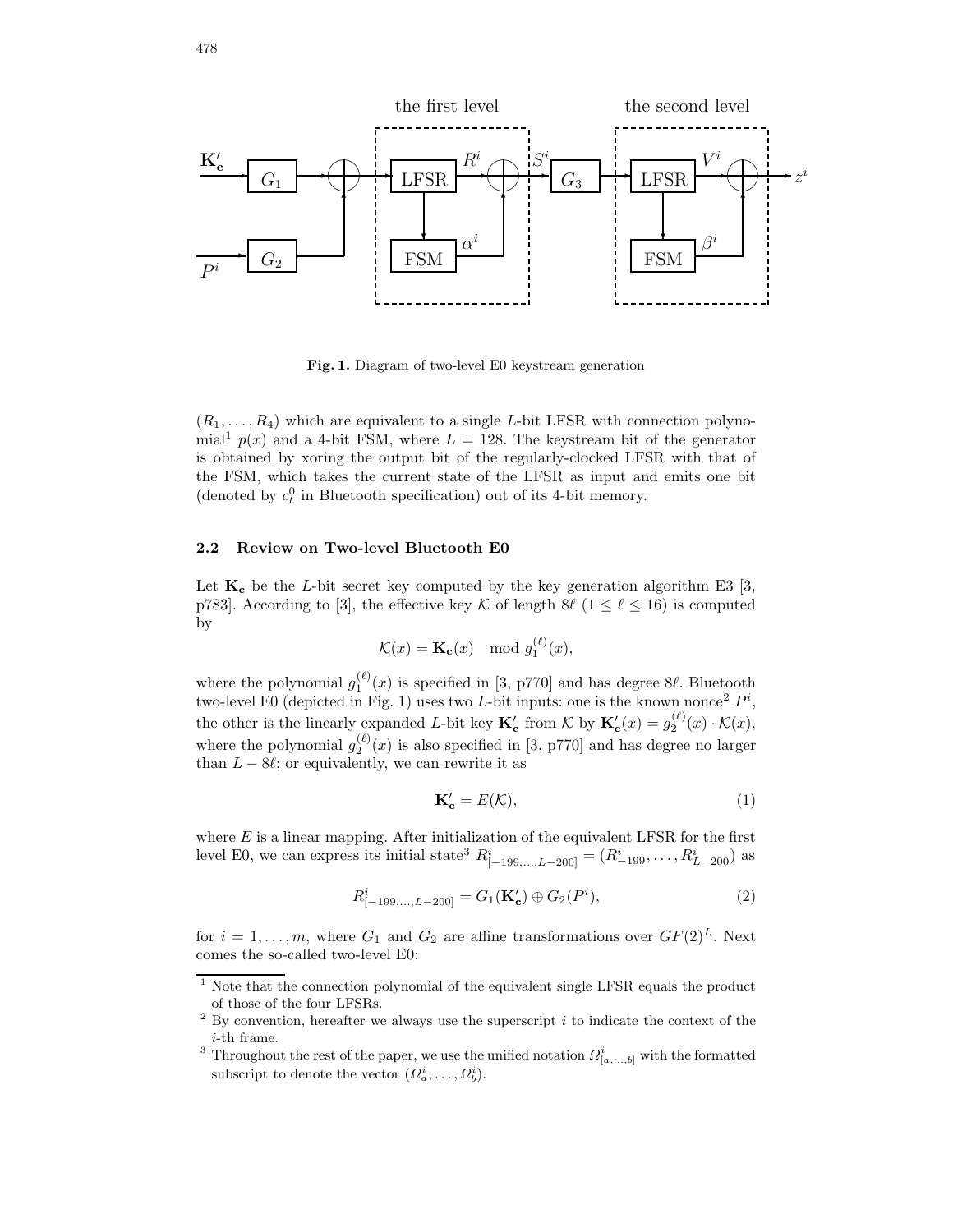- $-$  During the first level, with the FSM initial state preset to zero, E0 runs  $L$ clocks producing 200-bit output  $S_t^i = R_t^i \oplus \alpha_t^i$  and updating  $R_{[t,\ldots,t+L-1]}^i$  by  $R^i_{[t+1,...,t+L]} = M(R^i_{[t,...,t+L-1]})$  for  $t = -199,...,0$ , where M is the linear mapping over  $GF(2)^{L}$  that corresponds to the companion matrix associated with  $p(x)$ . Note that first,  $\alpha_t^i$  is the output bit of the FSM fed with  $R^i_{[t,\ldots,t+L-1]};$ second, the last L-bit output at the first level E0 is  $S^i_{[1-L,\ldots,0]}$ ; last,  $R^i_{[1-L,\ldots,0]}$  $(M^{72} \circ G_1)(\mathbf{K_c'}) \oplus (M^{72} \circ G_2)(P^i).$
- At the beginning of the second level, the equivalent single LFSR is initialized by  $V^i_{[1,...,L]} = G_3(S^i_{[1-L,...,0]})$ , where  $G_3: GF(2)^{128} \to GF(2)^{128}$  is another affine transformation (see [3, p772]); the FSM initial state at the second level remains the same as the one in the end of the first level. Note that the present time is  $t=1$ .
- During the second level, for  $t = 1, \ldots, 2745$ , E0 produces the keystream  $z_t^i$  =  $V_t^i \oplus \beta_t^i$  for encryption of the *i*-th frame and updates  $V_{[t,\ldots,t+L-1]}^i$  by  $V_{[t+1,\ldots,t+L]}^i$ .

### 2.3 An Important Note on  $G_3$

We observe that  $G_3$  is implemented in such a simple way<sup>4</sup> that the last L-bit output sequence of the first level E0 is *byte-wise* reloaded into the four component LFSRs in parallel at the second level E0 with only a few exceptions, which turns out to be a flaw as introduced later in Section 4. For completeness, Table 1 lists in time order the first 24 output bits of  $R_1, \ldots, R_4$  individually at the beginning of E0 level two, in terms of the L-bit input  $v_0, \ldots, v_{L-1}$ .

Table 1. The first 24 output bits of LFSRs at E0 level two

| <b>LFSR</b> | output bits                                                              |  |  |  |  |  |  |
|-------------|--------------------------------------------------------------------------|--|--|--|--|--|--|
| $R_{1}$     | $ v_{71} $<br>$\cdots v_{64}, v_{39} \cdots v_{32}, v_7 \cdots v_0$      |  |  |  |  |  |  |
| $R_{\rm 2}$ | $v_{79}$<br>$\cdots$ $v_{72}, v_{47} \cdots v_{40}, v_{15} \cdots v_{8}$ |  |  |  |  |  |  |
| $R_3$       | $\ v_{111} \cdots v_{104}, v_{87} \cdots v_{80}, v_{55} \cdots v_{48}\ $ |  |  |  |  |  |  |
| $R_{4}$     | $ v_{119} \cdots v_{112}, v_{95} \cdots v_{88}, v_{63} \cdots v_{56} $   |  |  |  |  |  |  |

#### 2.4 The Bias inside the FSM

Our starting point would be the bias inside the FSM, which was discovered by [9, 6] and further proved in [12] to be the the largest bias up to 26-bit output sequence of the FSM involving the smallest number of consecutive bits. Let  $\lambda = \frac{25}{256}$ , we have

$$
\Pr(c_t^0 \oplus c_{t+1}^0 \oplus c_{t+2}^0 \oplus c_{t+3}^0 \oplus c_{t+4}^0 = 1) = \frac{1}{2} + \frac{\lambda}{2},
$$

for any integer t, assuming that the  $L + 4 = 132$ -bit initial state of E0 is random and uniformly distributed. Hereafter, we analyze as exactly described in Bluetooth specification [3]. For convenience, we denote  $c_t^0$  used for the first and second level keystream generation by  $\alpha_t^i, \beta_t^i$  respectively. Therefore  $\{\alpha_t^i\}, \{\beta_t^i\}$  being separated sequences of  ${c<sub>t</sub><sup>0</sup>}$  both satisfy the same statistical property:

$$
\Pr(\alpha_t^i \oplus \alpha_{t+1}^i \oplus \alpha_{t+2}^i \oplus \alpha_{t+3}^i \oplus \alpha_{t+4}^i = 1) = \frac{1}{2} + \frac{\lambda}{2},\tag{3}
$$

$$
\Pr(\beta_t^i \oplus \beta_{t+1}^i \oplus \beta_{t+2}^i \oplus \beta_{t+3}^i \oplus \beta_{t+4}^i = 1) = \frac{1}{2} + \frac{\lambda}{2},\tag{4}
$$

<sup>&</sup>lt;sup>4</sup> It is believed to help increase the rate of keystream generation.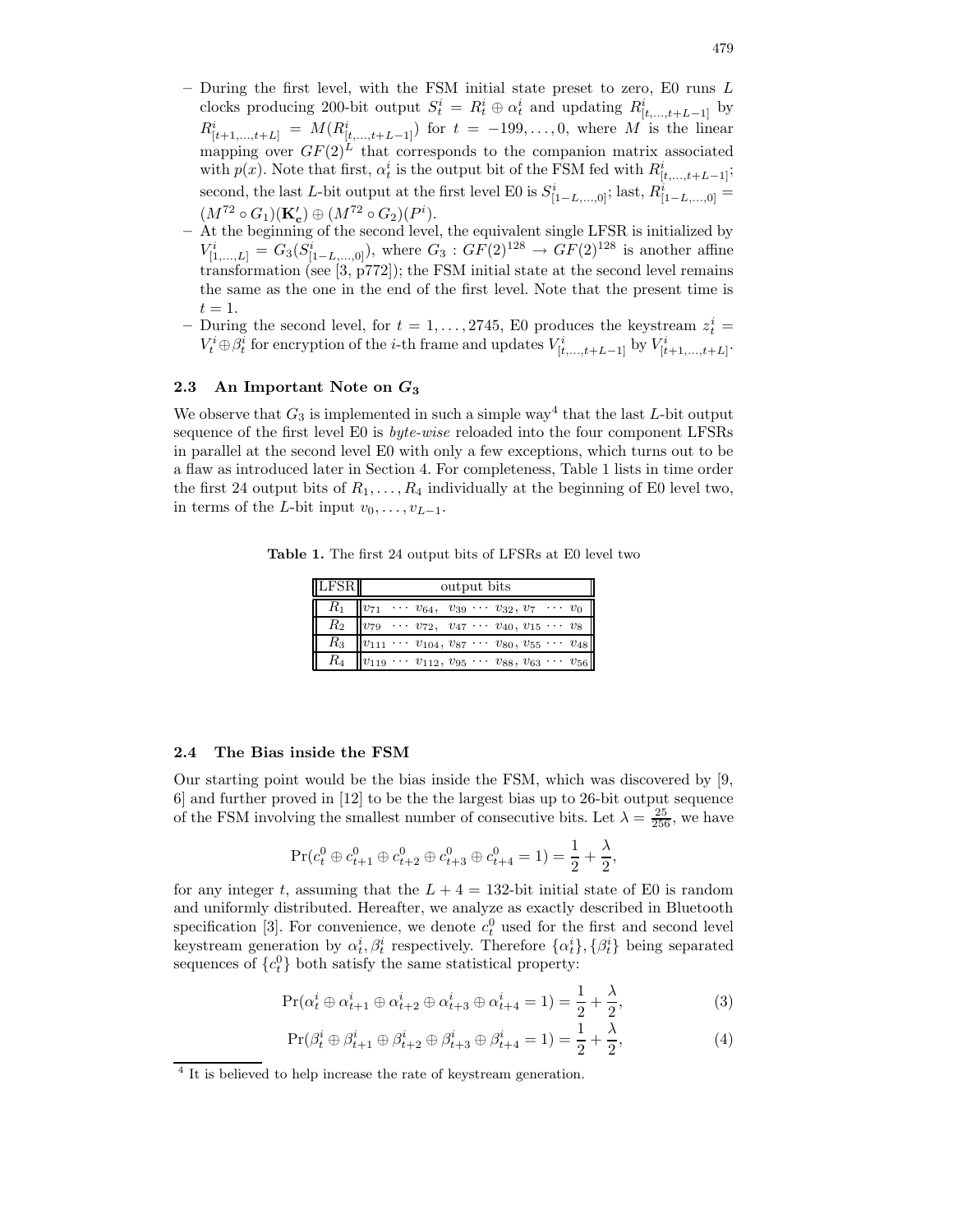for any  $t$  and any  $i$ .

# 3 Security Analysis on E0 Level One

The goal of the attacker in this section is to recover the effective  $8\ell$ -bit encryption key  $K$  with knowledge of  $m$  L-bit output sequences  $S^i_{[1-L,...,0]}$  of the first level E0 for  $i = 1, ..., m$  and the corresponding m nonces  $P^1, ..., P^m$ .

#### 3.1 Finding the Closest Sequences with Fixed Differences

We begin with a very simple problem: given  $2m$  L-bit sequences  $s^1, \ldots, s^m$  and  $\delta^1,\ldots,\delta^m$ , where  $\delta^1=\mathbf{0}$  and  $\delta^i\neq \delta^j$  for all  $i\neq j$ , find the *L*-bit sequence  $r^1$  that maximizes  $N(r^1) = \sum_{i=1}^m \sum_{t=1}^L (s_t^i \oplus r_t^i)$  where  $r_t^i = r_t^1 \oplus \delta_t^i$  for  $i = 1, \ldots, m$  and  $t=1,\ldots,L$ .

Similar to the well-known approach (see [9, p251]), the solution based on the idea of minority vote goes fairly easy. We have

$$
N(r^{1}) = \sum_{t=1}^{L} \sum_{i=1}^{m} (s_{t}^{i} \oplus r_{t}^{1} \oplus \delta_{t}^{i}).
$$

Thus, in order to maximize  $N(r<sup>1</sup>)$ , we must have

$$
r_t^1 = \text{minority}\{s_t^i \oplus \delta_t^i : i = 1, \dots, m\}
$$

for all  $t = 1, \ldots, L$ . Note that in case of a tie for  $r_t^1$ , we have two answers for this t-th bit regardless of all the other bits. We finally obtain all the answers that achieve the same maximal  $N(r<sup>1</sup>)$ . The time and memory complexities of the above algorithm both equal the data complexity  $O(mL)$ .

### 3.2 Attack against E0 Level One

Let  $\Delta^i_{[1-L,\ldots,0]} = R^1_{[1-L,\ldots,0]} \oplus R^i_{[1-L,\ldots,0]}$  for  $i = 1,\ldots,m$ . By Eq.(2) we have  $\Delta^i_{[1-L,\ldots,0]} = (M^{72} \circ G_2)(P^1 \oplus P^i)$ . We further set

$$
r_t^i = \bigoplus_{j=0}^4 R_{t+j}^i,
$$
  
\n
$$
\delta_t^i = \bigoplus_{j=0}^4 \Delta_{t+j}^i,
$$
  
\n
$$
s_t^i = \bigoplus_{j=0}^4 S_{t+j}^i,
$$

for  $i = 1, ..., m$  and  $t = 1 - L, ..., -4$ . Note that  $s_t^i \oplus r_t^i = \bigoplus_{j=0}^4 \alpha_{t+j}^i$  follows the biased distribution by Eq.(3). As long as  $\sum_{i=1}^{m} \sum_{t=1-L}^{-4} (s_t^i \oplus r_t^i)$  is the maximal and  $\Delta_t^i$ ,  $S_t^i$  are known, we can apply the preceding algorithm to recover  $(L-4)$  bits of  $r<sup>1</sup>$  followed by an exhaustive search on the remaining 4 bits, next solve  $R<sup>1</sup>$ , then  $\mathbf{K}_{c}$  by Eq.(2), and finally deduce  $\mathcal{K}$  from  $\mathbf{K}_{c}$  by Eq.(1). The time/memory/data complexities all equal  $O(mL+2^4L)$ , i.e.  $O((m+16)L)$ . No precomputation is needed.

About the minimal m to guarantee the valid precondition  $\sum_{i=1}^{m} \sum_{t=1-L}^{-4} (s_t^i \oplus r_t^i)$ is the maximal, we use the result in  $[12, Eq.(10)]$  based on  $[2]$  that says regardless of the value of  $L$  and  $\ell$ , we need the minimum

$$
m \approx \frac{4\log 2}{\lambda^2}
$$
 (frames). (5)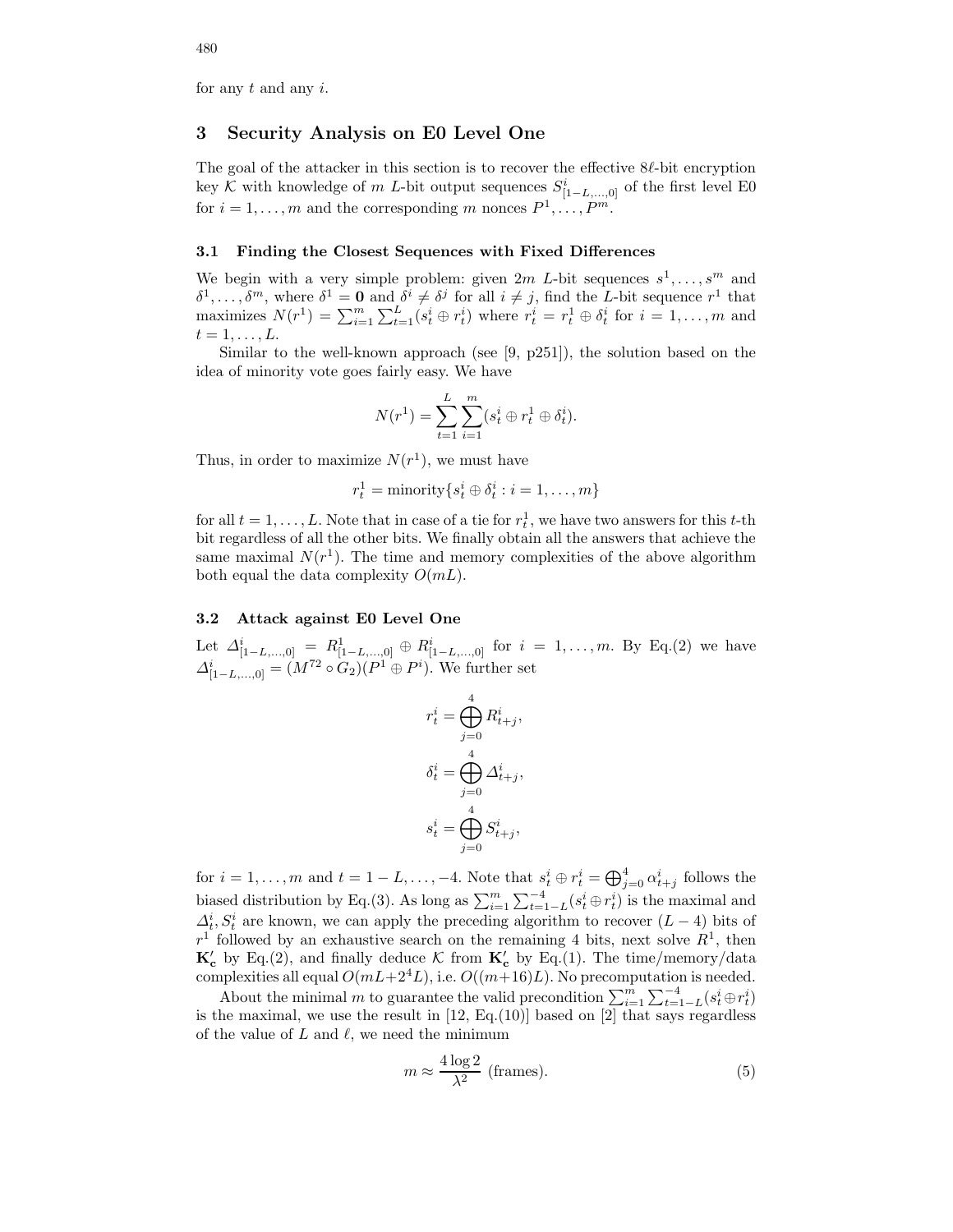Consequently, we require  $m = 512$  to recover K from  $S^i$  and  $P^i$  for  $i = 1, ..., m$ . This results in the time/data/memory complexities all the same as  $O(2^{16})$ . To verify this, we ran experiments on 512 frames of the randomly-chosen 132-bit E0 initial state  $2^{25}$  times. It turned out that we had 1.5 errors and 0.4 tie in average, which means we can easily correct all errors by an extra checking step in the end in negligible time. Finally, Table 2 compares our result with the only known<sup>5</sup> four attacks [7, 8, 11, 15] working on frames of L-bit consecutive keystreams. Note that existing attacks [7, 8, 11, 15] directly apply to two-level E0 as well with the level-bylevel key-recovery scheme<sup>6</sup>; in contrast, our attack is completely disabled against two-level E0 with this scheme as the attack is based on a naive assumption that we directly observe the output of E0 level one<sup>7</sup>. In the next section, we introduce a resynchronization flaw in Bluetooth E0 that leads to a shortcut extended attack against the two-level E0.

Table 2. Comparison of our attack with existing attacks against E0 level one given frames of L bits

| Attack Type                         | Precomputation Time Frames Data Memory |            |      |        |
|-------------------------------------|----------------------------------------|------------|------|--------|
| Divide & Conquer<br>15 <sup>1</sup> |                                        | ი93        |      |        |
| <b>RDD</b>                          |                                        |            |      |        |
| Algebraic Attack                    |                                        | ചാ         | റ്റ് | ചാ     |
| Algebraic Attack                    |                                        | $0^{23.4}$ | ი8.6 | 0.23.4 |
| <b>Our Correlation Attack</b>       |                                        | 210        | 0.16 | 010    |

### 4 Security Analysis on Two-level E0

### 4.1 The resynchronization Flaw in Bluetooth Two-level E0

Define

$$
U^i = (U_1^i, \dots, U_L^i) = G_3(R_{[1-L,\dots,0]}^i).
$$
\n<sup>(6)</sup>

Following the description of  $G_3$  in Subsection 2.3, we can easily verify that

$$
V_t^i = U_t^i \oplus \alpha_{-56-t}^i \oplus \alpha_{-48-t}^i \oplus \alpha_{-16-t}^i \oplus \alpha_{-8-t}^i, \text{ for } t = 1, ..., 8,
$$
  
\n
$$
V_t^i = U_t^i \oplus \alpha_{-80-t}^i \oplus \alpha_{-72-t}^i \oplus \alpha_{-32-t}^i \oplus \alpha_{-24-t}^i, \text{ for } t = 9, ..., 16,
$$
  
\n
$$
V_t^i = U_t^i \oplus \alpha_{-104-t}^i \oplus \alpha_{-96-t}^i \oplus \alpha_{-56-t}^i \oplus \alpha_{-48-t}^i, \text{ for } t = 17, ..., 24.
$$

From the above equations, we summarize the characteristics of  $V_t^i$  by

$$
V_t^i = U_t^i \oplus \alpha_{a_t}^i \oplus \alpha_{a_t+8}^i \oplus \alpha_{b_t}^i \oplus \alpha_{b_t+8}^i,\tag{7}
$$

for  $t = 1, \ldots, 24$ , where  $a_t = -t + \text{const}_{\lfloor \frac{t-1}{8} \rfloor}$  and  $b_t = -t + \text{const}_{\lfloor \frac{t-1}{8} \rfloor}$ . Note that Eq.(7) is our crucial observation about Bluetooth E0 resynchronization flaw which

 $5$  In the similar approached paper [9], m is chosen as 45 for E0 level one without the complexity estimate, because the authors focused on the two-level  $E0$  and traded  $m$ with the time complexity of E0 level one, whose time complexity is negligible with that of the E0 level two.

 $6$  namely, the initial state at the first level is reconstructed after the initial state at the second level is recovered

 $^7$  As a matter of fact, according to [3, p763], Bluetooth takes the correlation properties into account and adopts the two-level scheme of keystream generation in practice on purpose.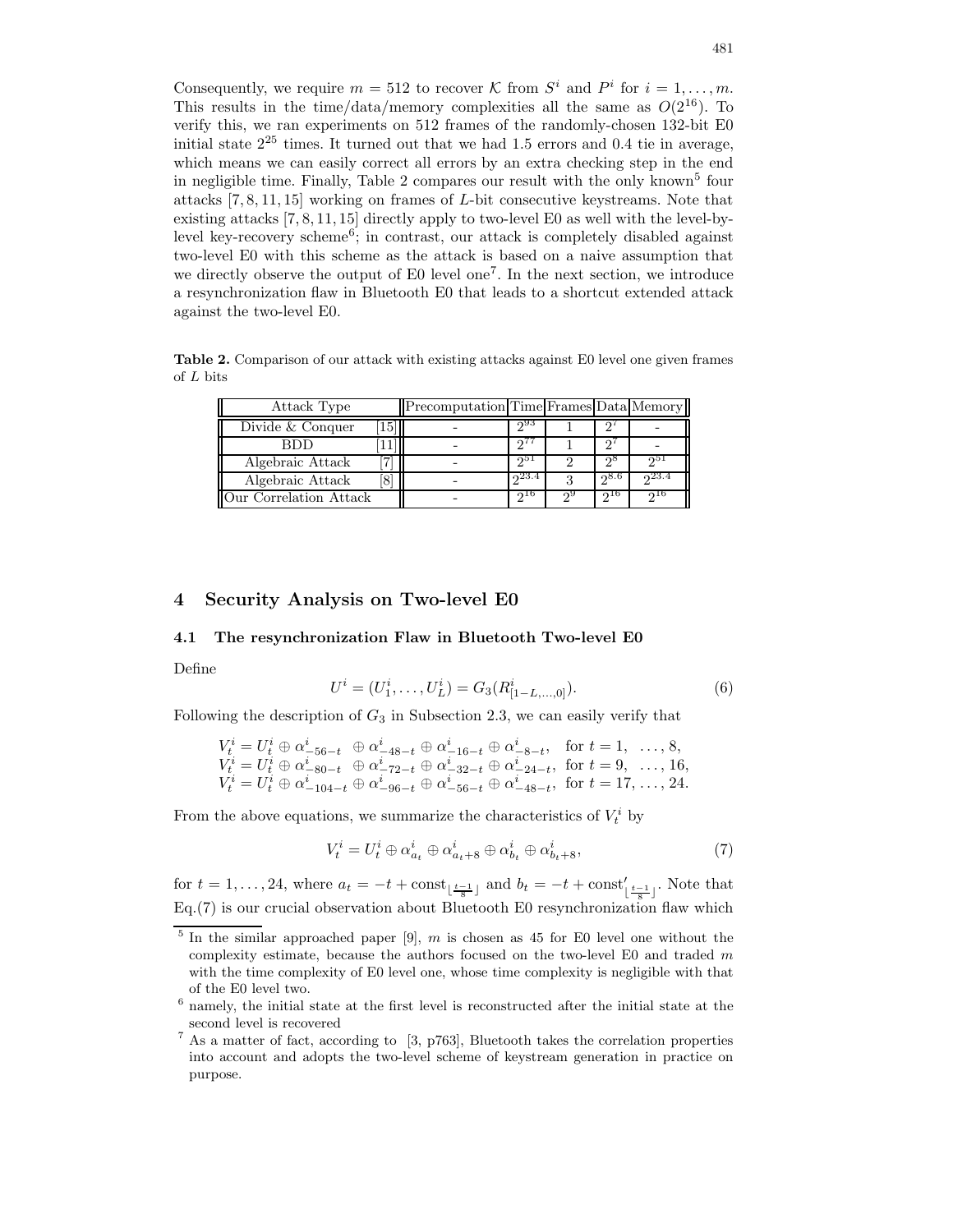enables a shortcut attack throughout the two levels of E0. Now, we express the output bit  $z_t^i$  of the second level E0 keystream by

$$
z_t^i = U_t^i \oplus \alpha_{a_t}^i \oplus \alpha_{a_t+8}^i \oplus \alpha_{b_t}^i \oplus \alpha_{b_t+8}^i \oplus \beta_t^i, \tag{8}
$$

for  $t = 1, ..., 24$ . Let  $u_t^i = \bigoplus_{j=0}^4 U_{t+j}^i$  and  $s_t^i = \bigoplus_{j=0}^4 z_{t+j}^i$ . From Eq.(8), we have that

$$
s_t^i \oplus u_t^i = \bigoplus_{j=0}^4 \alpha_{a_t-j}^i \oplus \bigoplus_{j=0}^4 \alpha_{a_t-j+8}^i \oplus \bigoplus_{j=0}^4 \alpha_{b_t-j}^i \oplus \bigoplus_{j=0}^4 \alpha_{b_t-j+8}^i \oplus \bigoplus_{j=0}^4 \beta_{t+j}^i \qquad (9)
$$

for  $t = 8k+1, \ldots, 8k+4, k = 0, 1, 2$ . Therefore, we deduce an important correlation concerning the practical implementation of E0 from Eq.(3,4,9):

**Theorem 1.** Assuming independence of  $\alpha_t^i$ 's and  $\beta_t^i$ 's, we have

$$
\Pr(s_t^i \oplus u_t^i = 1) = \frac{1}{2} + \frac{\lambda^5}{2}
$$

for  $t = 8k + 1, \ldots, 8k + 4, k = 0, 1, 2$ .

#### 4.2 A Near-practical Distinguishing Attack against Two-level E0

Using the standard technique of linear cryptanalysis, we expect that  $s_t^i \oplus u_t^i$  equals one most of the time for  $t = 8k+1, \ldots, 8k+4, k = 0, 1, 2$  with a total of  $\lambda^{-10} \approx 2^{34}$ samples. Since the difference

$$
U^i \oplus U^j = G_3(R^i_{[1-L,\ldots,0]}) \oplus G_3(R^j_{[1-L,\ldots,0]}) = (G_3 \circ M^{72} \circ G_2)(P^i \oplus P^j),
$$

is known for all  $i$  and  $j$  by Eq.(2,6), we apply the algorithm in Subsection 3.2 to recover the bit  $u_1^1$  separately with two sets of  $2^{34}$  frames sharing only one common frame denoted as the first frame for both sets. If we get a unique solution, we conclude the keystreams are generated by E0; otherwise, we accept them as truly random sources. The time/data complexities are  $O(2 \times 2^{34} \times 5)$ , i.e.  $O(2^{37})$ . In contrast to the conventional treatment based on finding a multiple polynomial with low weight, no precomputation is needed in our scenario. So far, this is the only known near-practical attack against the full two-level E0. We can further improve the distinguisher by recovering  $u_t^1$  for  $t = 1, ..., 4$  with two different sets of frames of the first 8 bits. Comparing two sets of solutions for the four bits, if we get a majority of identical bits, then we conclude the keystreams are generated by E0, otherwise we accept them as truly random sources. The number of frames we need is  $2 \times 2^{34}/4 = 2^{33}$ . This results in time/data complexities  $O(2^{33} \times 8)$ , i.e.  $O(2^{36})$ .

#### 4.3 The Key-recovery Attack against Two-level E0

From last subsection and Theorem 1, we know that with  $2^{34}$  frames of keystreams, we can recover twelve bits, i.e.  $u_t^1$  for  $t = 8k + 1, \ldots, 8k + 4, k = 0, 1, 2$ . After that, we try exhaustively for the remaining  $|\mathcal{K}| - 12$  bits assuming linear independency of the twelve bits<sup>8</sup>. Note that we have

$$
U^{i} = (G_3 \circ M^{72} \circ G_1)(\mathbf{K_c'}) \oplus (G_3 \circ M^{72} \circ G_2)(P^{i}), \tag{10}
$$

<sup>8</sup> We tested and found that the twelve bits are linearly independent for all choices of effective keylength  $|\mathcal{K}| = 8\ell$  except for  $|\mathcal{K}| = 8$  in which case our attack is worse than the brute force attack and becomes meaningless anyway.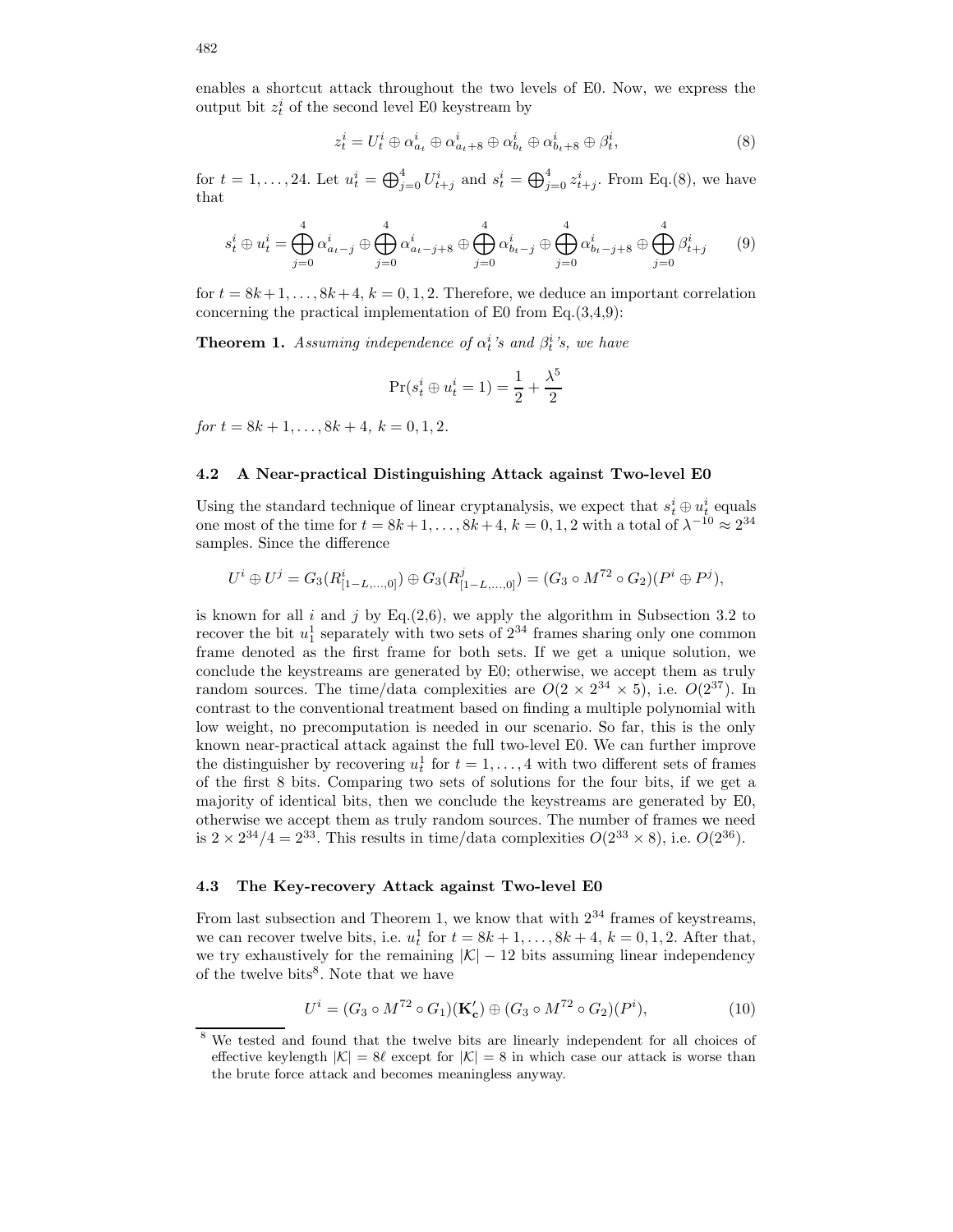by Eq. $(6,2)$ . So, we deduce from Eq. $(10,1)$  that

$$
U^{i} = (G_3 \circ M^{72} \circ G_1 \circ E)(\mathcal{K}) \oplus (G_3 \circ M^{72} \circ G_2)(P^{i}),
$$

which means  $U^i$  is an affine transformation of  $\mathcal K$  given  $P^i$  and so is  $u^i$ . Thus, we can ultimately solve the effective key  $K$  from  $u^i$ . The total time complexity of our attack is computed as

$$
2^{34} + 2^{|\mathcal{K}| - 13} = \begin{cases} 2^{34}, & |\mathcal{K}| < 48 \\ 2^{|\mathcal{K}| - 13}, & |\mathcal{K}| \ge 48 \end{cases}
$$

The data complexity of our attack is  $(2^{34} - 1) \cdot 24 + 128$ , i.e.  $O(2^{38.6})$ , as we need  $2^{34} - 1$  frames of the first 24 bits plus one frame of 128 bits. Table 3 compares our attack with existing attacks [15, 11, 7–9] against the two-level Bluetooth E0. Note that the number of required frames completely depends on the frame size in [7] to meet the requirement of data amount. This is, to our best knowledge, the first non-trivial<sup>9</sup> attack against practical E0 with various key length. Notice that when  $40 \leq |\mathcal{K}| \leq 80$ , our attack offers the best performance over the others.

| Attack            | Precomputation | Time                       |          |            | Frames Data Memory |
|-------------------|----------------|----------------------------|----------|------------|--------------------|
| exhaustive search |                | $2 \gamma $                |          | ∧          |                    |
| 15                |                | -933                       |          | ാ '        |                    |
| 11                |                | $2^{113}$                  |          | ച          |                    |
| ∽                 |                | 273                        |          | $2^{43}$   | 251                |
| 8                 | 280            | ინა                        |          | 0.12.4     | 280                |
|                   | $2^{80}$       | 270                        | 45       | $2^{17}$   | 280                |
| Our Attack        |                | $2^{ {\cal K} -13}+2^{34}$ | $2^{34}$ | $2^{38.6}$ | $2^{34}$           |

Table 3. Comparison of our attack with existing attacks against two-level Bluetooth E0

Remark 2. Note that our attack is based on one of the largest two (linearly dependent) biases which is introduced in Eq.  $(3)$ . As time/data tradeoff, we might also expect to have some other linearly independent biases to be large enough so that the time is decreased at somewhat reasonably increasing cost of data/memory complexities. Nonetheless, using the computation formula of [12], we find none such bias that leads to the data complexity of less than  $2^{50}$ .

Remark 3. As the nonces  $P^i$ 's are affine transformation of a 26-bit clock and a master device address, our attack requiring much more than  $2^{26}$  frames of keystreams still remains impractical unfortunately.

# 5 Extended Key-recovery Attack against Two-level E0

#### 5.1 A Partial Key-recovery Attack

Notice that on one hand, each of the four leftmost biased bits on the right-hand side of Eq.(9) is computed only with a certain subset of fixed key bits, the known nonce and the unknown variable FSM initial state; on the other hand, the value of Eq.(9) can be easily predetermined from the left-hand side, after we recover  $u_t^i$ 's with  $2^{34}$  frames by the distinguisher in Subsection 4.2. Consequently, the well-known technique of *statistical cryptanalysis* leads us to the following approach to advance

<sup>&</sup>lt;sup>9</sup> in contrast to the brute force attack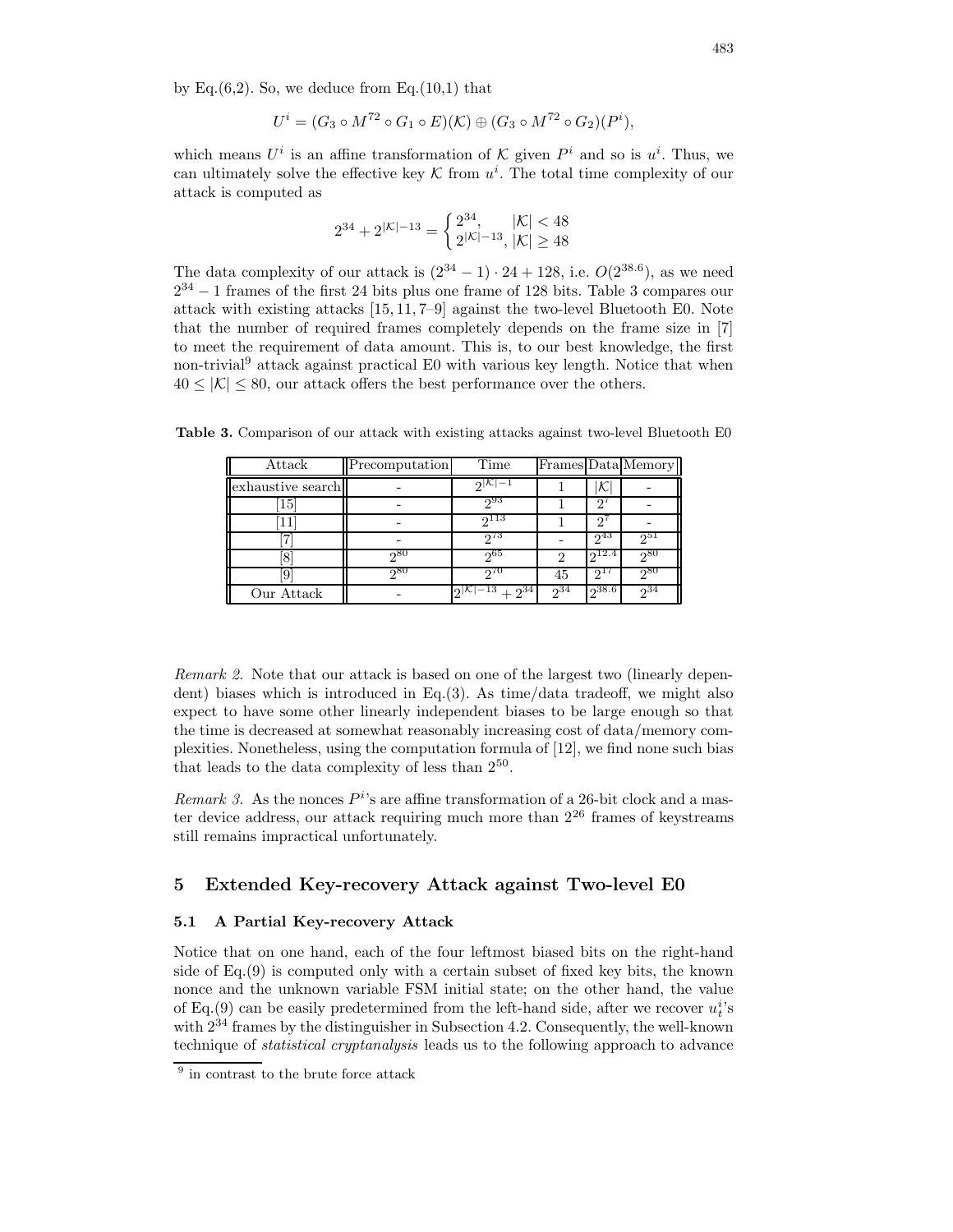our key-recovery attack: supposing we manage to guess one of those four biased bits for all frames by guessing only the related key bits, then, for each frame, we XOR the guess on the biased bit with the predetermined value of Eq.(9) to obtain one bit. Thanks to Eq.(9), this bit shows bias for the right guess and almost balancedness for the wrong guess (which is also called statistical distinguishable); we're able to spot out the right guess of all guesses finally.



Fig. 2. Computation diagram of  $S_{a_t-2}, S_{a_t-1}, S_{a_t}$ 

More specifically, we observe two important points about E0 FSM state: first, the FSM state at time t always contains the two bits  $c_t^0, c_{t-1}^0$ ; second, the 4-bit FSM state is updated by its current state together with four current output bits of LFSRs. Therefore, for fixed  $t \in \{8k+1,\ldots,8k+4\}$  and  $k \in \{0,1,2\}$ , the bit<sup>10</sup>  $\bigoplus_{j=0}^4 \alpha_{a_t-j}^i$  computed from 5 consecutive bits  $\alpha_{a_t}^i, \ldots, \alpha_{a_t-4}^i$ , is derived from the same subset of  $4 \times 3 = 12$  bits of the shared key K in all frames given  $P^i$  together with the unknown frame-dependent FSM state at time  $a_t - 3$  (see Fig. 2). We can compute all the possible sequences<sup>11</sup>  $\alpha'_{a_t}, \ldots, \alpha'_{a_t-2}$  in according to every possible FSM state for each frame i with  $t \in \{8k+1, \ldots, 8k+4\}$  and  $k \in \{0, 1, 2\}$ . Within one frame, of all the choices of 12-bit  $K'$  of  $K$  and the FSM state, the sequence computed with the right shared 12-bit K and the right FSM state yields  $\bigoplus_{j=0}^{\tilde{4}} \alpha_{a_{t-j}}^{i}$ , which equals  $\bigoplus_{j=0}^4 (\alpha^i_{a_t-j+8} \oplus \alpha^i_{b_t-j} \oplus \alpha^i_{b_t-j+8} \oplus \beta^i_{t+j})$  with bias  $\lambda^4$  when xoring with the computable bit  $s_t^i \oplus u_t^i$  by Eq.(9); meanwhile, the sequence obtained with the wrong FSM state and/or the wrong shared 12-bit  $K'$  is expected to produce a new biased bit  $\bigoplus_{j=0}^4 \alpha'_{a_t-j}$  (with bias  $\lambda$ ) which when xoring with  $s_t^i \oplus u_t^i$  finally generates a bit with much smaller bias  $\lambda^6$  that could be approximated by a randomly and uniformly distributed bit. Therefore, we estimate that for every frame, the 12-bit guess  $K'$  would yield  $2<sup>4</sup>$  randomly and uniformly distributed bits, except for the correct guess that produces  $2^4 - 1 = 15$  randomly and uniformly distributed bits as well as one biased bit (with bias  $\lambda^4$ ).

Alternatively, for every frame i, we can guess  $4(2+\tau)$  bits K' of K together with the FSM state at time  $a_t - \tau - 2$  to compute consecutively  $\tau$  bits  $\bigoplus_{j=0}^4 \alpha'_{a_t-j}, \ldots$ 

<sup>&</sup>lt;sup>10</sup> For our convenience, we discuss the first biased bit on the right-hand side of Eq.(9) from now on; however, due to symmetry of the subscripts on the right-hand side of Eq.(9), our discussion also applies to the other three biased bits but the last.

<sup>&</sup>lt;sup>11</sup> We omit the superscript *i* and use  $\alpha'_t$  to denote the candidate for  $\alpha_t^i$ .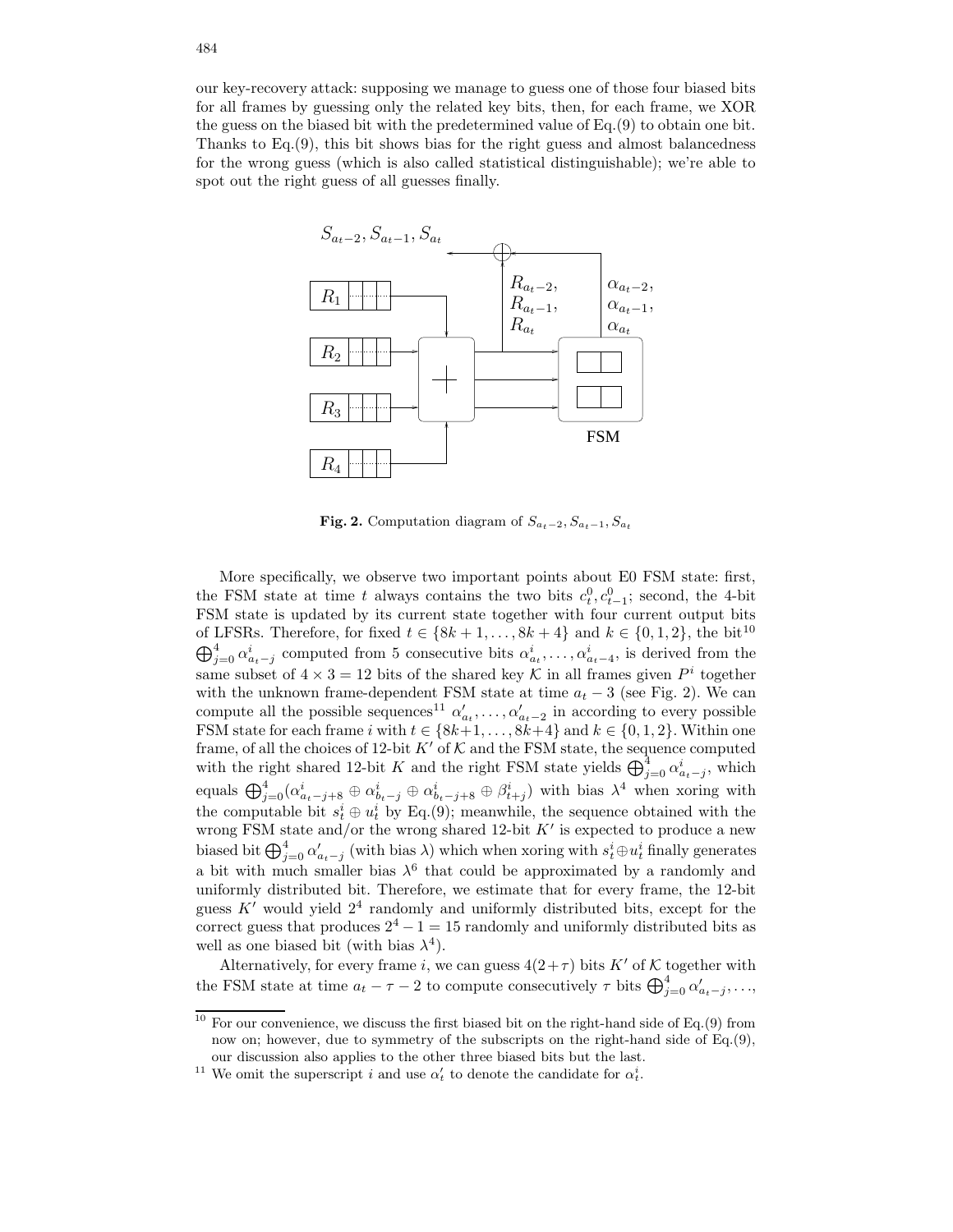$\bigoplus_{j=0}^4 \alpha'_{a_t-j-\tau+1}$  with  $\tau \leq 5-(t \mod 8)$  for fixed  $t \in \{8k+1,\ldots,8k+4\}$  and  $k \in \{0, 1, 2\}$ . Denote the parameter m as the required number of frames to be discussed later. For the same reason as before, when we xor the  $\tau$  bits with  $s_t^i \oplus$  $u_t^i, \ldots, s_{t+\tau-1}^i \oplus u_{t+\tau-1}^i$ , we expect the 16m sequences to comply with a truly random distribution  $\mathcal{D}_0$  of  $\tau$ -bit vectors for all wrong guesses K', and the 16m sequences for the right guess K to comply with the biased distribution  $\mathcal{D}_1$  of  $\tau$ -bit vectors approximated by

$$
\mathcal{D}_1 \approx \frac{\mathcal{D}' + 15\mathcal{D}_0}{16},\tag{11}
$$

where  $\mathcal{D}' \stackrel{\text{def}}{=} \mathcal{D}^{\otimes 4}$  with ⊗ representing the regular convolutional product (see [12]), and D is the distribution of  $\bigoplus_{j=0}^4 c_{t-j}^0, \ldots, \bigoplus_{j=0}^4 c_{t-\tau-j+1}^0$ . Note that Eq.(11) means all the biases in  $\mathcal{D}'$  dwindles 16 times in  $\mathcal{D}_1$ , i.e. we have the following relation between the two Walsh coefficients  $\hat{\mathcal{D}}_1(x), \hat{\mathcal{D}}'(x)$  of any nonzero  $\tau$ -bit vector x:

$$
\hat{\mathcal{D}}_1(x) = \frac{1}{16}\hat{\mathcal{D}}'(x). \tag{12}
$$

Let  $f: GF(2)^{\tau} \to \mathbf{R}$  be a weighted grade for those resultant sequences  $\chi^1_{K'}, \ldots, \chi^{16m}_{K'}$ from the guess  $K'$ . We accordingly grade each guess  $K'$  by

$$
G_{K'} = \sum_{j=1}^{16m} f(\chi_{K'}^j).
$$
 (13)

Using analysis of [16] and [2] (see Appendix for complete treatment), we show that with minimal

$$
m \approx \frac{\tau + 2}{2\tau - 1} \cdot 2^{34.5},
$$

the score  $G_K$  of the right guess tops the chart by choosing  $f(x) = \mathcal{D}_1(x) - \frac{1}{16}$  for all  $x \in GF(2)^{\tau}$ . Note that with  $f(x) = \mathcal{D}'(x)$  we obtain equivalently the same resultant score  $G_{K'}$  for all K'. Also, recall that to predetermine  $u_t^i, \ldots, u_{t+\tau-1}^i$  we need  $2^{34}$ frames for the distinguisher. Thus we must have

$$
m \approx \max\left(2^{34}, \frac{\tau + 2}{2\tau - 1} \cdot 2^{34.5}\right). \tag{14}
$$

Algorithm 1 details the above partial key-recovery attack for  $4(2 + \tau)$  bits.

#### 5.2 Complexities and Optimization Issues

About the performance of the partial key-recovery attack, it is seen from Algorithm 1 that to recover  $4(2+\tau)$  bits, it runs  $2^{4(2+\tau)} \cdot m \cdot 2^{4}(2+\tau) = m(2+\tau) \cdot 2^{12+4\tau}$ times to compute each  $\alpha'_{t}$  for grading  $2^{4(2+\tau)}$  candidates. In total, we have to perform  $T = m(2 + \tau) \cdot 2^{12+4\tau}$  operations, where m is set by Eq.(14).

Additionally, the loop from Line 9 to Line 15 can be done by one operation after precomputation as detailed below, which makes  $T = m \cdot 2^{4(2+\tau)}$ . During preprocessing, we run through every  $y_{a_t-1}, \ldots, y_{a_t-\tau-2}$  (where  $y_t$  denotes the Hamming weight of the original four component LFSRs' output bits at time  $t$ ) to compute the  $2^4$  possible sequences  $\alpha'_{a_t}, \ldots, \alpha'_{a_t - \tau - 1}$  which yield  $2^4$  sequences  $b' =$  $\bigoplus_{j=0}^4 \alpha'_{a_t-j}, \ldots, \bigoplus_{j=0}^4 \alpha'_{a_t-j-\tau+1}$  accordingly; and then for each  $\tau$ -bit  $b''$ , we increment the counter  $\mu_{b'c}^{b''}$  $b''_{b'\oplus b''}$ ; last, we build up a table to store  $h(y_{a_t-1}, \ldots, y_{a_t-\tau-2}; b'') =$  $\sum_{b'} \mu_{b'}^{b''}$  $b''_{b'\oplus b''}(D_1(b'\oplus b'')-\frac{1}{16})$ . The precomputation needs memory  $2^{\tau}\cdot5^{2+\tau}\approx2^{3.32\tau+4.6}$ and time  $2^4 \cdot 5^{2+\tau} \cdot (2+\tau) \cdot 2^{\tau} \approx (\tau+2) 2^{3.32\tau+8.6}$ . After that, in real-time processing, for each frame i, we just compute  $b^{i''} = b_0^{i''}$  $b_0^{i''}, \ldots, b_{\tau-1}^{i''}$  with  $b_n^{i''} = u_{t+n}^i \oplus s_{t+n}^i$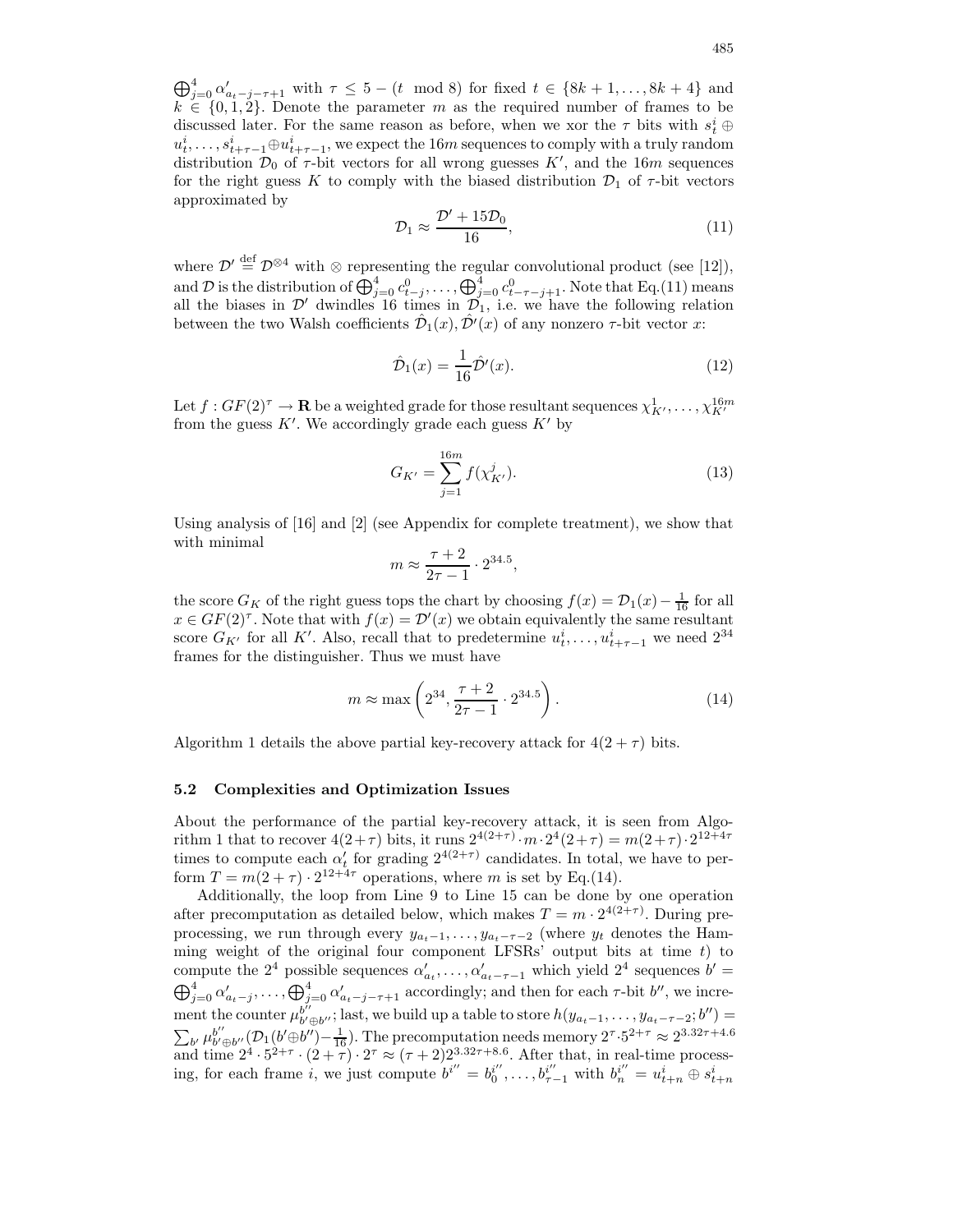**Algorithm 1** The extended attack against two-level E0 to recover  $4(2+\tau)$  bits

Parameters: 1:  $D_1$  by Eq.(11) 2:  $\tau \in [1, 4]$ 3:  $m$  by Eq.(14)

#### Input:

4: keystreams  $z_1^i \cdots z_{24}^i$  generated by the same K together with  $P^i$  under two-level E0 for  $i=1,\ldots,m$ 

#### Processing:

5: choose  $k \in \{0, 1, 2\}$  and  $t \in \{8k + 1, ..., 8k + 4\}$  with  $\tau \le 5 - (t \mod 8)$ 

- 6: for  $4(2+\tau)$  bits K' of K that are used to compute  $\alpha'_{a_t-\tau-1}, \ldots, \alpha'_{a_t}$  and are consistent with previously recovered bits do
- 7: initialize  $G_{K'}$  to zero
- 8: for  $i = 1, \ldots, m$  do
- 9: initialize counters  $\mu_0, \mu_1, \ldots, \mu_{2^{\tau}-1}$  to zero
- 10: **for all** 4-bit FSM state at time  $a_t \tau 2$  do
- 11: compute  $\alpha'_{a_t-\tau-1}, \ldots, \alpha'_{a_t}$
- 12: compute  $b = b_0, ..., b_{\tau-1}$  with  $b_n = u^i_{t+n} \oplus s^i_{t+n} \oplus \bigoplus_{j=0}^4 \alpha'_{a_{t-j-n}}$
- 13: increment  $\mu_b$ 14: end for
- 15: increment  $G_{K'}$  by  $\sum_{b} \mu_b(\mathcal{D}_1(b) \frac{1}{16})$
- 16: end for
- 17: add the pair  $(G_{K'}, K')$  into the list
- 18: end for
- 19: find the largest  $G_K$  in the list and output  $K$

for  $n = 0, \ldots, \tau - 1$ , deduce  $y_{a_t-1}^i, \ldots, y_{a_t-\tau-2}^i$  from  $K', P^i$  and increment  $G_{K'}$  by  $h(y_{a_{t-1}}^i, \ldots, y_{a_{t-\tau-2}}^i; b^{i''})$ . Thus, we get  $T = m \cdot 2^{4(2+\tau)}$ .

Moreover, when  $2^{4(2+\tau)} \cdot 2^{\tau} \leq m$ , i.e.  $2^{8+5\tau} \leq m$ , we can further reduce T down to  $m+2^{16+9\tau}$ . Notice that it is the same subset of  $4(2+\tau)$ -bit  $\Omega^i$  of  $P^i$ that is used to compute  $y^i = (y_{a_t-1}^i, \ldots, y_{a_t-\tau-2}^i)$  with K'. For convenience, let  $g: GF(2)^{L} \rightarrow GF(2)^{4(2+\tau)}$  map  $P^{i}$  to  $\Omega^{i}$ . We precompute a table  $h'(\Omega, q)$  for every  $4(2 + \tau)$ -bit  $\Omega$  and  $\tau$ -bit  $q$  defined by:

$$
h'(\varOmega,q)=\sum_{i=1}^m \mathbf{1}_{\varOmega=g(P^i),q=u^i_t\oplus s^i_t}
$$

with  $u^i = (u^i_{t}, \ldots, u^i_{t+\tau-1})$  and  $s^i = (s^i_t, \ldots, s^i_{t+\tau-1})$ . This takes time  $O(m)$  with memory  $O(2^{8+5\tau})$ . Recall that  $u^i$  is determined independent of K' by the distinguisher in Subsection 4.2, and  $u^i, s^i, y^i$  completely determine how to increment  $G_{K'}$ for frame *i*, i.e. by  $h(y^i; u^i \oplus s^i)$  from last paragraph. So, in real-time processing, for every K', instead of processing frame by frame to update  $G_{K'}$ , we simply go through every  $(8 + 5\tau)$ -bit pair  $(\Omega, q)$ , deduce  $y = (y_{a_t-1}, \ldots, y_{a_t-\tau-2})$  from  $\Omega$  and K', then increment  $G_{K'}$  by  $h'(\Omega, q)h(y; q)$ . We reach the time complexity  $T = m + 2^{4(2+\tau)} \cdot 2^{8+5\tau} = m + 2^{16+9\tau}$  for  $2^{8+5\tau} \le m$ .

To summarize, we have  $T = m + 2^{4(2+\tau)} \cdot \min(m, 2^{8+5\tau})$ . Table 4 lists the best complexities of our partial key-recovery attack corresponding to  $\tau = 1, \ldots, 4$ . Note that the success probability of the attack in the table is estimated according to the hypothesis test result of Eq.(11), i.e. the percentage of the  $4(2+\tau)$ -bit keys to generate a non-uniformly distributed sequence  $\alpha'_{a_t-\tau-3}, \ldots, \alpha'_{a_t}$  with all the possible FSM state.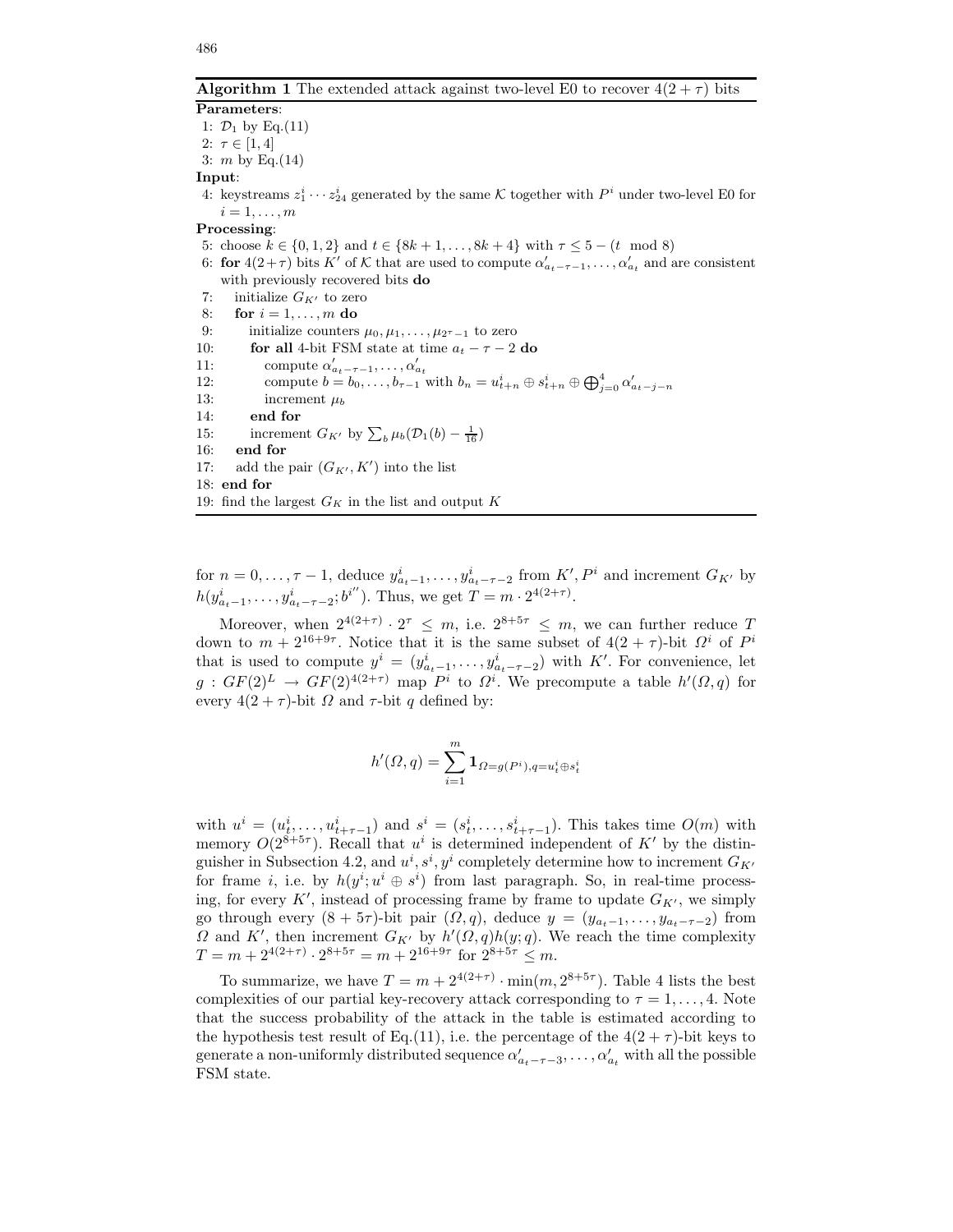|  |            |          |                | Frames Time Prob. of recovered key bits |
|--|------------|----------|----------------|-----------------------------------------|
|  | m          |          | <b>Success</b> | $4(2 + \tau)$                           |
|  | -936       | ე36      | 50.8%          | 12                                      |
|  | ე35        | $2^{35}$ | 87.0%          | 16                                      |
|  | $2^{34.5}$ | $2^{43}$ | 99.0%          | 20                                      |
|  | ე34.3      | 252      | 99.9%          | 24                                      |

Table 4. Performance of our partial key-recovery attack against two-level E0

#### 5.3 The Overall Key-recovery Attack

Now we discuss how we proceed with the optimized Algorithm 1 to recover the full K. With  $\tau = 2$  and fixed k, we independently run Algorithm 1 three times with  $t = 8k + 1, \ldots, 8k + 3$ . And we expect at least two successes out of three runs. After checking consistency of all the overlapping bits for every possible pair of the algorithm outputs, we identify all the successful runs and obtain the minimum  $16 + 4 = 20$  key bits.

We can easily adjust Algorithm 1 to target at any of the middle three biased bits on the right-hand side of Eq.(9) to recover 16 bits. With each modified partial key-recovery algorithm, we repeat previous procedure to recover minimum 20 bits. In total, we are sure to gather  $4 \times 20 = 80$  bits. Since we already have 12 bits by the distinguisher, we finally exhaustively search the remaining  $L-80-12=36$  bits within one frame. Algorithm 2 gives the abstract strategy of our complete attack. Therefore, to recover L-bit K, our key-recovery attack works on  $m = 2^{35}$  frames, in time  $24m + 4 \times 3 \times 2^{35} \approx 2^{40}$ . The comparison of our attack with the best known attacks [7–9] against two-level E0 for  $|\mathcal{K}| = L$  is available in Table 5.

**Algorithm 2** The abstract of the complete attack against two-level E0 for  $|\mathcal{K}| = L$ Parameters:

1: *m* by Eq. $(14)$ 

Input:

2:  $m$  frames of 24-bit keystreams generated by the same  $K$  together with known nonces under two-level E0

#### Processing:

3: for each of the leftmost four biased bits on right-hand side of  $Eq.(9)$  do

4: choose  $k \in \{0, 1, 2\}$  and set  $\tau = 2$ 

5: for  $t = 8k + 1, 8k + 2, 8k + 3$  do

6: use the optimized partial key-recovery attack to obtain 16 bits

7: end for

8: checking consistency among pairs of those 16 bits to obtain minimum 20-bit  $\mathcal K$ 9: end for

- 10: exhaustively search the remaining 36 key bits within one frame
- 11: output the L-bit  $\mathcal K$

# 6 Conclusion

In this paper, based on one of the two largest biases inside the FSM within one-level E0, for the first time, we identify the bias at two-level E0 due to a resynchronization flaw in Bluetooth E0. Unlike the traditional approach to find the bias, the characterized bias does not involve the precomputation of the multiple polynomial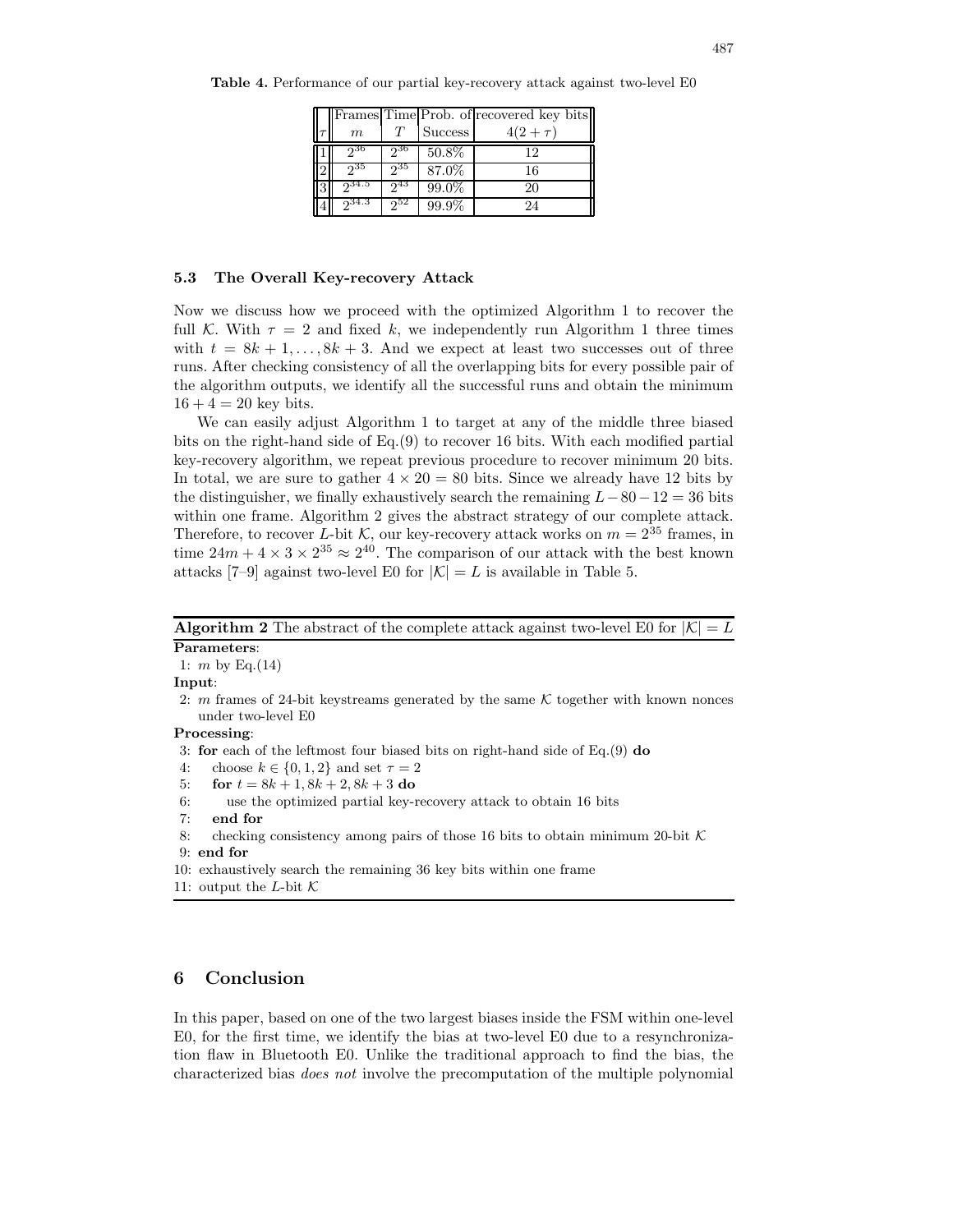| Attack     | Precomputation Time Frames Data Memory |      |     |       |      |
|------------|----------------------------------------|------|-----|-------|------|
| Ϋ́π        |                                        | ച്ച  |     | റ്4ാ  | ച്ച  |
|            | ച80                                    | ინა  |     | 12.4  | റ80  |
|            | റ്റ്                                   |      | 45  |       | റ്റ് |
| Our Attack |                                        | ິດ40 | ე35 | 239.6 | ი35  |

Table 5. Comparison of our attack with the best attacks [7–9] against two-level E0 for  $|\mathcal{K}| = L$ 

with low weight. Second, to utilize the identified bias, we develop a novel attack to directly recover the original encryption key for two-level E0 without reconstructing the initial state of E0 at the second level. Our key-recovery attack works with  $2^{40}$ simple operations given the first 24 bits of 2 <sup>35</sup> frames. Compared with all existing attacks [15, 11, 7–9] against two-level Bluetooth E0, this is the best one so far, although the impossibly high amount of frames thwarts our attack to be practical. It remains an open challenge to decrease the data complexity with practical time and memory complexities. Finally, our attack illustrates the theory of statistical attacks in [2, 16] with an example which is not based on linear cryptanalysis.

# Acknowledgments

We owe a lot grateful thanks to Anne Canteaut and Willi Meier. And we would also like to thank the anonymous reviewers for many helpful suggestions.

# References

- 1. Frederik Armknecht, Matthias Krause, Algebraic Attacks on Combiners with Memory, Advances on Cryptography - CRYPTO 2003, Lecture Notes in Computer Science, vol.2729, D. Boneh Ed., Springer-Verlag, pp. 162-175, 2003
- 2. Thomas Baignères, Pascal Junod, Serge Vaudenay, How Far Can We Go Beyond Linear Cryptanalysis?, in these proceedings
- 3. Bluetooth<sup>TM</sup>, *Bluetooth Specification*, version 1.2, pp. 903-948, November, 2003, available at http://www.bluetooth.org
- 4. Philippe Chose, Antoine Joux, Michel Mitton, Fast Correlation Attacks: An Algorithmic Point of View, Advances in Cryptology - EUROCRYPT 2002, Lecture Notes in Computer Science, vol.2332, L. R. Knudsen Ed., Springer-Verlag, pp. 209-221, 2002
- 5. Nicolas T. Courtois, Fast Algebraic Attacks on Stream Ciphers with Linear Feedback, Advances on Cryptography - CRYPTO 2003, Lecture Notes in Computer Science, vol.2729, D. Boneh Ed., Springer-Verlag, pp. 176-194, 2003
- 6. Patrik Ekdahl, Thomas Johansson, Some Results on Correlations in the Bluetooth Stream Cipher, Proceedings of the 10th Joint Conference on Communications and Coding, Austria, 2000
- 7. Scott Fluhrer, Stefan Lucks, Analysis of the E0 Encryption System, Selected Areas in Cryptography- SAC 2001, Lecture Notes in Computer Science, vol. 2259, S. Vaudenay and A. Youssef Eds., Springer-Verlag, pp. 38-48, 2001
- 8. Scott Fluhrer, Improved Key Recovery of Level 1 of the Bluetooth Encryption System, available at http://eprint.iacr.org/2002/068
- 9. Jovan Dj. Golić, Vittorio Bagini, Guglielmo Morgari, Linear Cryptanalysis of Bluetooth Stream Cipher, Advances in Cryptology - EUROCRYPT 2002, Lecture Notes in Computer Science, vol. 2332, L. R. Knudsen Ed., Springer-Verlag, pp. 238-255, 2002
- 10. Miia Hermelin, Kaisa Nyberg, Correlation Properties of the Bluetooth Combiner, Information Security and Cryptology- ICISC'99, Lecture Notes in Computer Science, vol. 1787, JooSeok. Song Ed., Springer-Verlag, pp. 17-29, 2000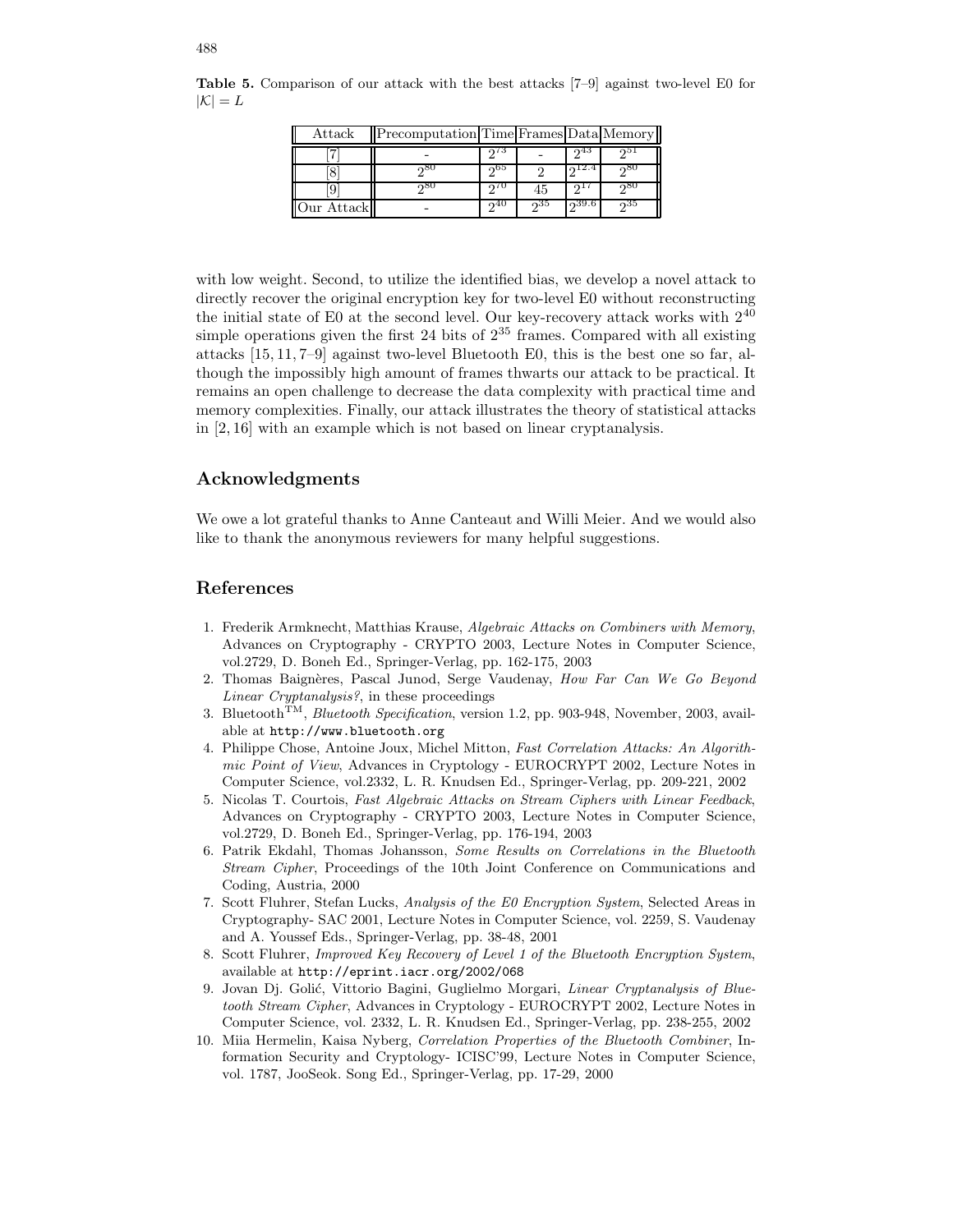- 11. Matthias Krause, BDD-Based Cryptanalysis of Keystream Generators, Advances in Cryptology - EUROCRYPT 2002, Lecture Notes in Computer Science, vol. 2332, L. R. Knudsen Ed., Springer-Verlag, pp. 222-237, 2002
- 12. Yi Lu, Serge Vaudenay, Faster Correlation Attack on Bluetooth Keystream Generator E0, Advances on Cryptography - CRYPTO 2004, Lecture Notes in Computer Science, vol.3152, M. Franklin Ed., Springer-Verlag, pp. 407-425, 2004
- 13. Mitsuru Matsui, Linear Cryptanalysis Method for DES Cipher, Advances in Cryptology - EUROCRYPT'93, Lecture Notes in Computer Science, vol.765, Springer-Verlag, pp. 386-397, 1993
- 14. Alfred J. Menezes, Paul C. van. Oorschot, Scott A. Vanstone, Handbook of Applied Cryptography, CRC, 1996
- 15. Markku Saarinen, Re: Bluetooth and E0, Posted at sci.crypt.research, 02/09/00
- 16. Serge Vaudenay, An Experiment on DES Statistical Cryptanalysis, Proceedings of the 3rd ACM Conferences on Computer Security, pp. 139-147, 1996

# Appendix

All our analysis here is similar with [16] and inspired by [2]. First, by Eq.(13), we have

$$
\operatorname{Exp}(G_{K'}) = \frac{16m}{2^{\tau}} \sum_{b} f(b)
$$

for a random wrong guess  $K'$ , and by Eq.(11) we have

$$
Exp(G_K) = \frac{15m}{2^{\tau}} \sum_{b} f(b) + m \sum_{b} \mathcal{D}'(b) f(b),
$$

for the right  $K$ . Hence,

$$
\Delta \text{Exp}(G_{K'}) = m \sum_{b} \left( \mathcal{D}'(b) - \frac{1}{2^{\tau}} \right) f(b). \tag{15}
$$

Meanwhile, we compute the variance of  $G_{K'}$  as

$$
\text{Var}(G_{K'}) = \frac{16m}{2^{\tau}} \sum_{b} (f(b))^2 - \frac{16m}{2^{2\tau}} \left(\sum_{b} f(b)\right)^2.
$$
 (16)

We can estimate the rank of  $G_K$  over all possible  $G_{K^\prime}$  by

$$
\exp(\text{Rank}_{G_K}) \approx 2^{4(2+\tau)} \Phi\left(-\frac{\Delta \exp(G_{K'})}{\sqrt{2\text{Var}(G_{K'})}}\right). \tag{17}
$$

In order to achieve the top rank for  $G_K$ , we see that the fraction

$$
\frac{\Delta \text{Exp}(G_{K'})}{\sqrt{\text{Var}(G_{K'})}}\tag{18}
$$

must be large enough. This can be satisfied as long as the number  $m$  of available frames is sufficiently large. However, aiming at a practical attack, we are concerned with the question of how to choose  $f$  in order to minimize  $m$  under the constraint of the top rank  $G_K$ . In order to maximize the fraction (18), we first maximize the numerator with the constraint that the denominator is a constant and then try to maximize the fraction over all the solutions. Define the multivariate polynomial

$$
g_f = m \sum_b \left( \mathcal{D}'(b) - \frac{1}{2^{\tau}} \right) f(b) + \frac{16m\gamma}{2^{\tau}} \sum_b \left( f(b) \right)^2 - \frac{16m\gamma}{2^{2\tau}} \left( \sum_b f(b) \right)^2.
$$